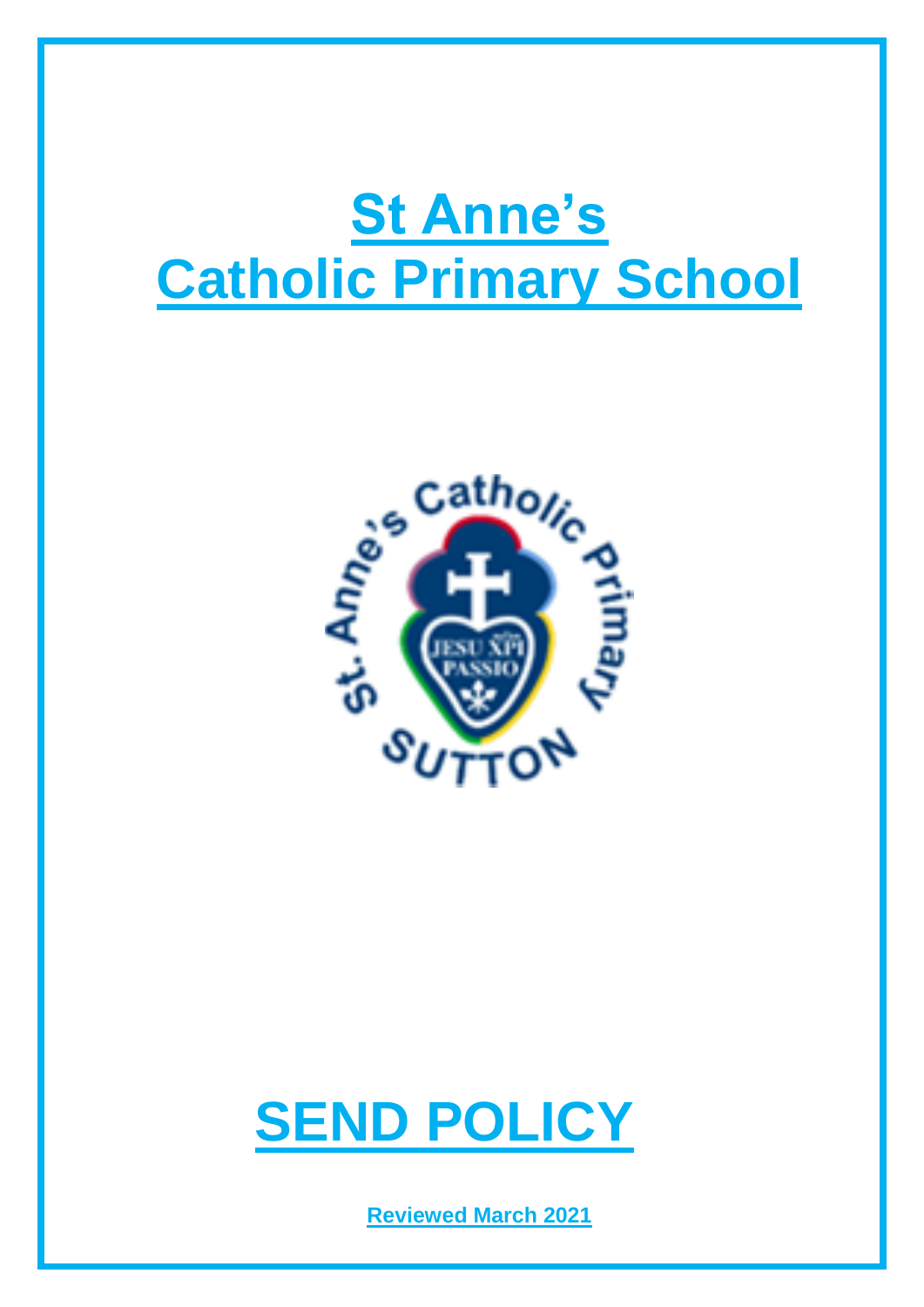# **Contents**

Aims and objectives:

- Definition of Special Educational Needs
- Definition of Special Educational Needs Provision
- Identification of Special Educational Needs
- Roles and Responsibilities
	- -Headteacher
	- -SENDCO's Inclusion Manager's Role
	- Class teachers
- Supporting pupils and families
- Supporting pupils with medical needs
- Evaluation the success of provision
- In Service training (CPD)
- Complaints procedure
- Bullying
- Accessibility plan
- Admission arrangements
- **Transition**
- Funding
- Review date February 2021



# **St Anne's Catholic Primary School SEND Policy**

# *MISSION STATEMENT*

Learn To Love…Love To Learn in readiness for life.

# At St. Anne's we aim to:

Nurture a vibrant Christian Community living with shared values,

Celebrate the uniqueness of individuals within our school community and empower them to achieve their dreams and aspirations,

Be a community that fosters positive relationships.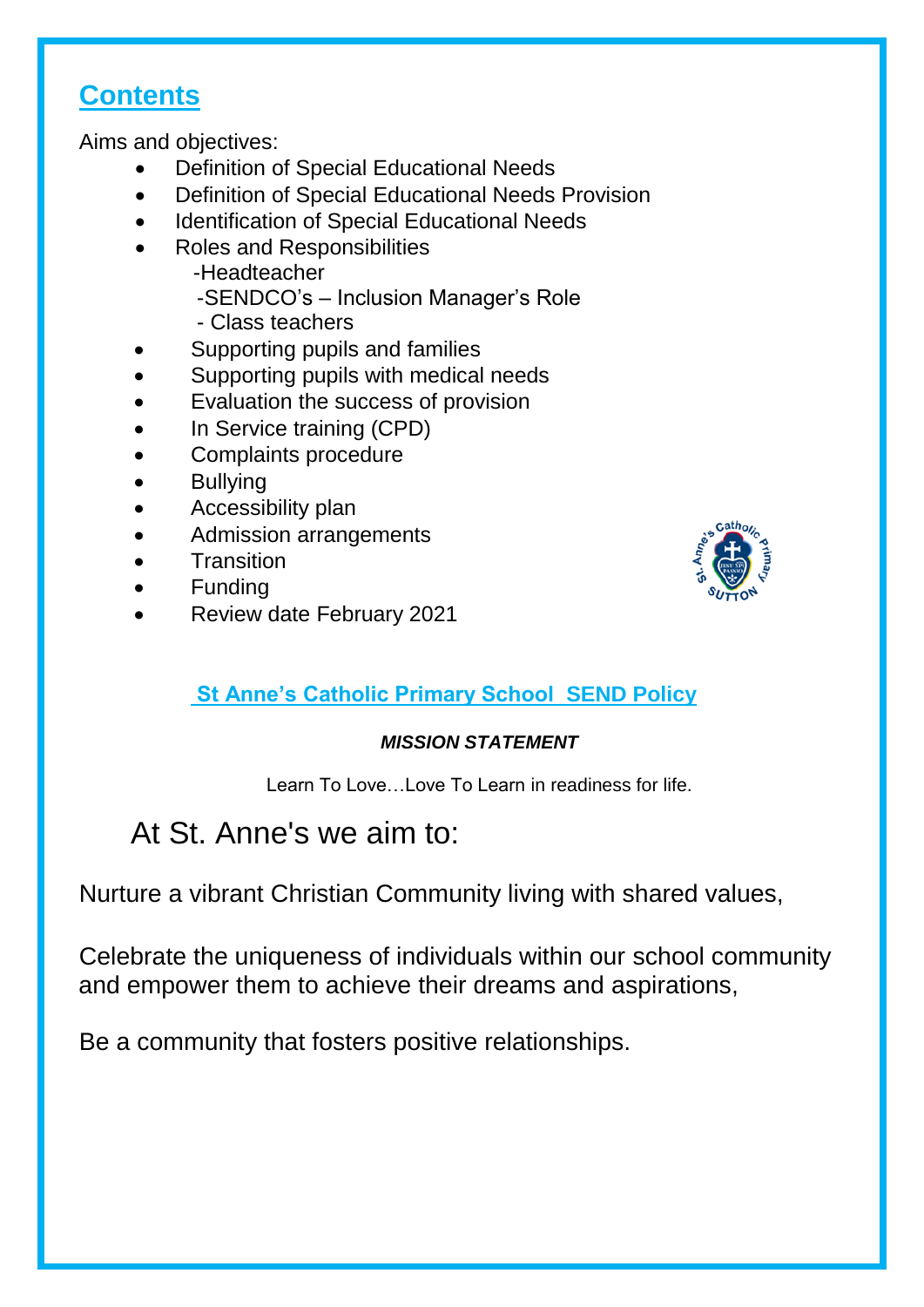#### **Aims**

At St Anne's Catholic Primary School, we believe as per the Code of Practice (2015) that every teacher is a teacher of every child – including those with special educational needs and/or disabilities. Teachers at St.Anne's are responsible and accountable for the progress and development of the pupils in their class, including where pupils access support from supporting adults and / or specialist staff.

This ethos is based on our Catholic values with emphasis on the physical, intellectual, moral, emotional and spiritual development of each pupil. Quality First Teaching is embedded through practice; however for some children there are occasions when further additional support may be needed to help them achieve their targets and best progress. We strive to support all children to enable them to achieve and progress to the best of their abilities at school. In order to do this many steps are taken to support them through their learning journey. At St Anne's, we strive to raise the aspirations and expectations for all children with SEN, providing a focus on progress and outcomes. We believe in providing every possible opportunity to develop the full potential of all our children, whilst embedding our SCORE Values. All children have the right to a broad and balanced education including extra-curricular activities, where appropriate, and full access to the National Curriculum. All children are valued and their self-esteem is promoted. We work in close partnership with parents and carers who play an active and valued role in their child's education.

#### **Objectives**

The objectives of our policy are:

- To work within the guidance provided in the updated SEND Code of Practice (2015);
- To maximise outcomes for children with SEND and their families;
- To plan an effective and differentiated curriculum to meet the needs of children with SEN, to help them overcome their barriers to learning;
- To involve children, parents and carers in the identification and review of the targets set for
- individual children;
- To work in close partnership with parents and carers of children who have special educational needs;
- To ensure that all who are involved with children are aware of the procedures for identifying their needs, supporting and teaching them;
- To provide support and advice to all staff working with children with special educational needs and/or disabilities;
- To work in close partnership, where appropriate, with outside agencies to support the needs and provision for children who have special educational needs.

# **Definition of Special Educational Needs**

A child or young person has Special Educational Needs (SEND) if they have a learning difficulty or disability which calls for special educational provision to be made for them. A child of compulsory school age or a young person has a learning difficulty or disability if they: (a) have a significantly greater difficulty in learning than the majority of others of the same age; or (b) have a disability which prevents or hinders them from making use of educational facilities of a kind generally provided for others of the same age in a mainstream school.

A child under compulsory school age has special educational needs if he or she is likely to fall within the definition above when they reach compulsory school age or would do so if special educational provision was not made for them (Section 20 Children and Families Act 2014).

Children must not be regarded as having a learning difficulty solely because the language or form of language of their home is different from the language in which they will be taught.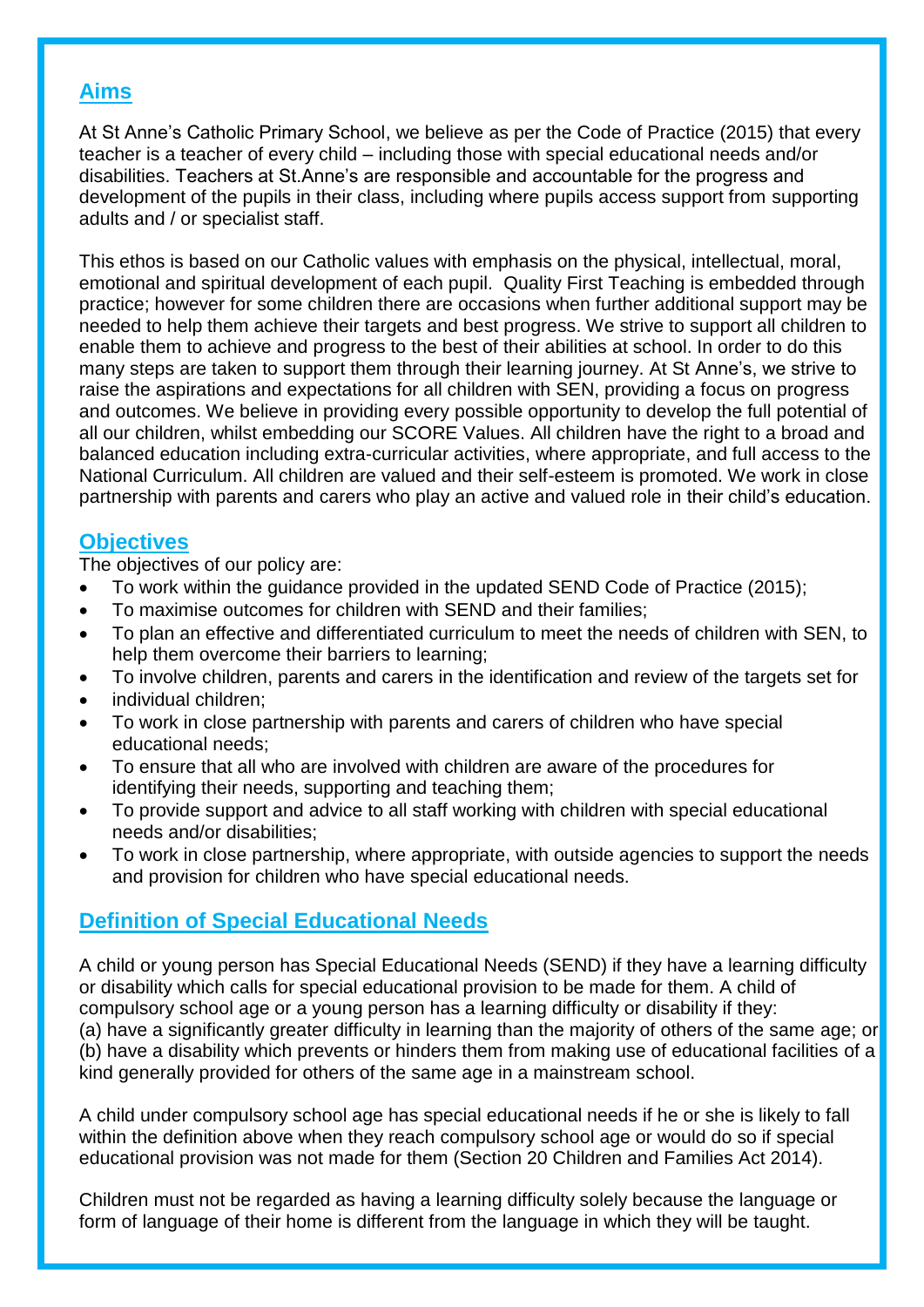The Code of Practice (2015) does not assume that there are hard and fast categories of special educational needs, but recognises that children's needs and requirements may fall within or across four broad areas of need. These areas are:

#### **Communication and interaction**

- Children and young people with speech, language and communication needs (SLCN) have difficulty in communicating with others. This may be because they have difficulty saying what they want to, understanding what is being said to them or they do not understand or use social rules of communication. The profile for every child with SLCN is different and their needs may change over time. They may have difficulty with one, some or all of the different aspects of speech, language or social communication at different times of their lives.
- Children and young people with ASD, including Asperger's Syndrome and Autism, are likely to have particular difficulties with social interaction. They may also experience difficulties with language, communication and imagination, which can impact on how they relate to others.

#### **Cognition and learning**

 Support for learning difficulties may be required when children and young people learn at a slower pace than their peers, even with appropriate differentiation. Learning difficulties cover a wide range of needs, including moderate learning difficulties (MLD), severe learning difficulties (SLD), where children are likely to need support in all areas of the curriculum and associated difficulties with mobility and communication, through to profound and multiple learning difficulties (PMLD), where children are likely to have severe and complex learning difficulties as well as a physical disability or sensory impairment. Specific learning difficulties (SpLD), affect one or more specific aspects of learning. This encompasses a range of conditions such as dyslexia, dyscalculia and dyspraxia.

#### **Social, emotional and mental health difficulties**

 Children and young people may experience a wide range of social and emotional difficulties which manifest themselves in many ways. These may include becoming withdrawn or isolated, as well as displaying challenging, disruptive or disturbing behaviour. These behaviours may reflect underlying mental health difficulties such as anxiety or depression, self-harming, substance misuse, eating disorders or physical symptoms that are medically unexplained. Other children and young people may have disorders such as attention deficit disorder, attention deficit hyperactive disorder or attachment disorder. St.Anne's has a clear process to support children and young people, including how we will manage the effect of any disruptive behaviour, so it does not adversely affect other pupils.

#### **Sensory and/or physical needs**

 Some children and young people require special educational provision because they have a disability which prevents or hinders them from making use of the educational facilities generally provided. SEN Code of Practice (2015, p16) defines sensory impairments such as those affecting sight or hearing, and long-term health conditions such as asthma, diabetes, epilepsy, and cancer. These difficulties can be age related and may fluctuate over time. Many children and young people with vision impairment (VI), hearing impairment (HI) or a multi-sensory impairment (MSI) will require specialist support and/or equipment to access their learning, or habilitation support. Children and young people with an MSI have a combination of vision and hearing difficulties. Some children and young people with a physical disability (PD) require additional ongoing support and equipment to access all the opportunities available to their peers.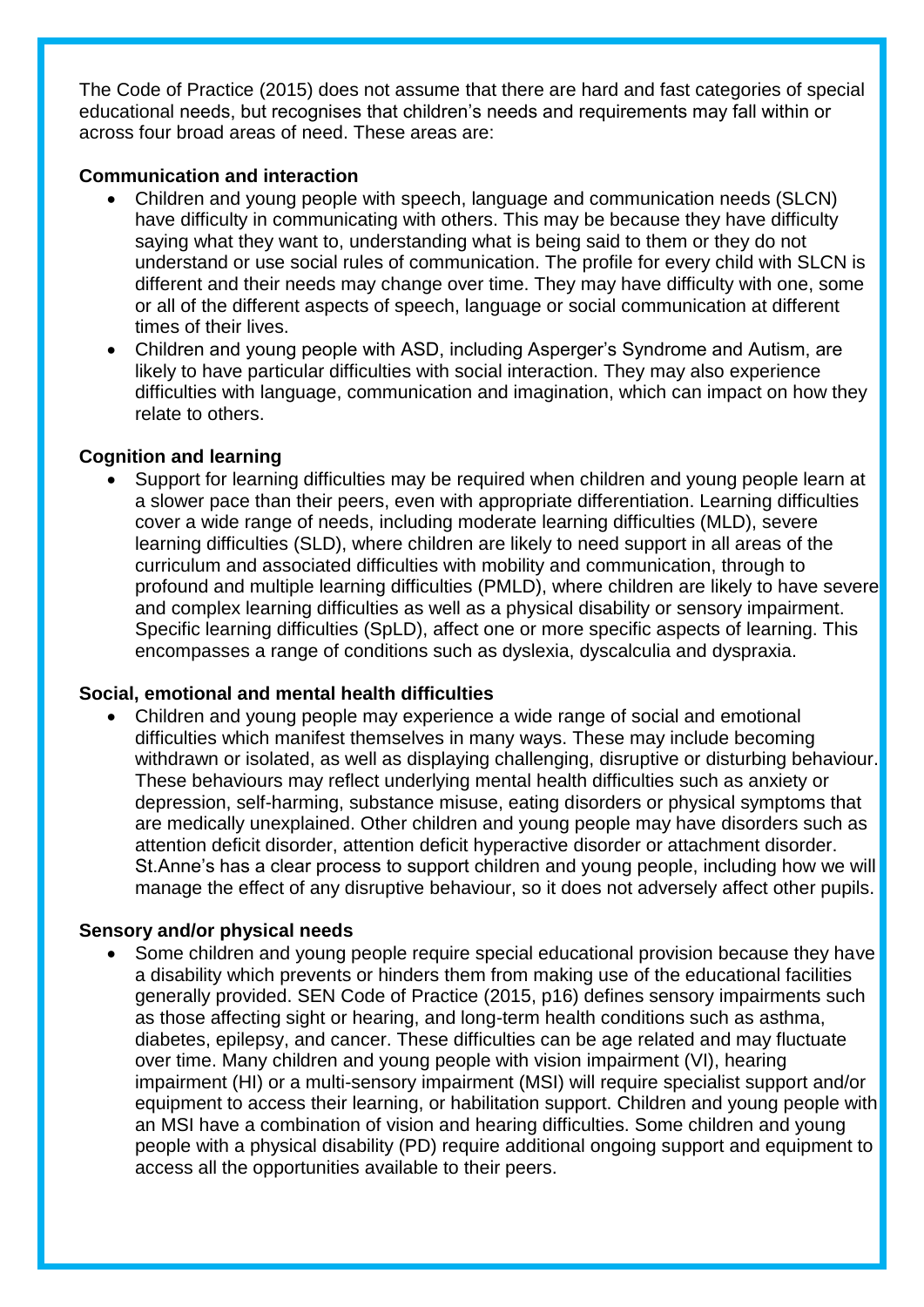# **Definition of Special Educational Provision**

As per the Code of Practice (2015, p16) A child of compulsory school age or a young person has a learning difficulty or disability if he or she:

- Has a significantly greater difficulty in learning than the majority of others of the same age, or has a disability which prevents or hinders him or her from making use of facilities of a kind generally provided for others of the same age in mainstream schools or mainstream post-16 institutions.
- For children aged two or more, special educational provision is educational or training provision that is additional to or different from that made generally for other children or young people of the same age by mainstream schools, maintained nursery schools, mainstream post-16 institutions or by relevant early years providers.

# **Identification of Special Educational Needs**

# **Quality First Teaching**

Pupil Progress Meetings are held each term. Here, the class teacher meets with the Senior Leadership Team (SLT) to discuss the progress of the pupils in their class. This shared discussion may highlight any potential problems in order for further support or interventions to be planned. Any pupils who are falling significantly outside of the range of expected academic achievement in line with predicted performance indicators and grade boundaries will be monitored.

- $\triangleright$  Once a pupil has been identified as possibly having SEND they will be closely monitored by staff in order to gauge their level of learning and possible difficulties.
- $\triangleright$  The child's class teacher will take steps to provide differentiated learning opportunities that will aid the pupil's academic progression and enable the teacher to better understand the provision and teaching style that needs to be applied.
- $\triangleright$  The SENDCO and Head Teacher will be consulted, as needed, for support and advice and they may wish to observe the pupil in class and/or carry out a more detailed assessment of the child's needs. The SENDCO and Head Teacher will be made aware of the outcomes of any assessments made.
- $\triangleright$  Through (b) and (c) it can be determined which provision the child will need going forward.
- $\triangleright$  If a pupil has recently been removed from the SEND register they may also fall into this category as continued monitoring will be necessary.
- $\triangleright$  Parents will be informed fully of every stage of their child's development and the circumstances under which they are being monitored. They are encouraged to share information and knowledge with the school.
- $\triangleright$  The child is recorded by the school as being under observation and monitored due to concern by parent or teacher, but this does not automatically place the child on the school's SEND register. Any concerns will be discussed with parents informally or during parents' evenings.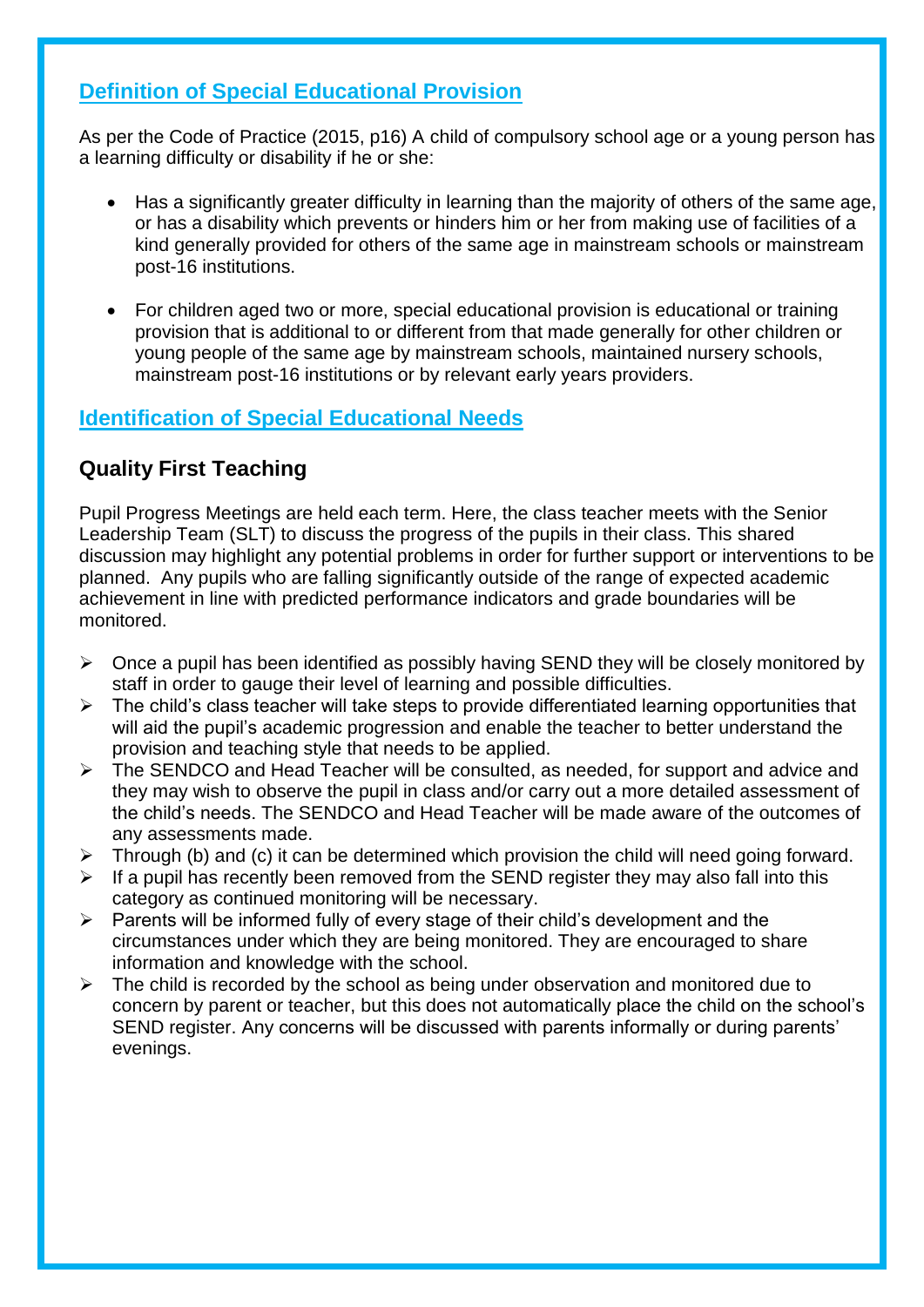#### **SEND Support**

If a child has been identified as having a special educational need, they will be placed on the Special Educational Needs Register and parents will be notified via letter to confirm. Action will be taken to remove barriers to learning and effective special educational provision will be put into place. The school follows the guidance contained in the Special Educational Needs Code of Practice (2015), which recommends a graduated approach to SEND support. The 'pathway' to SEND support can be found in the appendix A 'SEN flow chart'. The support provided consists of a four part process:

- Assess
- Plan
- Do
- Review

This is an on-going cycle to enable the provision to be refined and revised as the understanding of the needs of the pupil grows. This cycle enables the identification of those interventions which are the most effective in supporting the pupil to achieve good progress and outcomes.

#### **Assess**

This involves clearly analysing the pupil's needs using the class teacher's assessment and experience of working with the pupil, details of previous progress and attainment, comparisons with peers and national data, as well as the views and experience of parents. More detailed assessments may be requested by the SEND Managers and where relevant, advice from external support services may be sought. Barriers to learning should be clearly identified at this stage.

# **Plan**

Planning will involve consultation between teachers, SEND Manager and parents. Where appropriate, outside agencies will be consulted with to plan the interventions, strategies and support required to overcome learning barriers. Clear, achievable targets will be set regarding the impact on progress, development and or behaviour that is expected and a clear date will be identified for review. This will be recorded on an Individual Education Plan (IEP), Individual Behaviour Plan (IBP) or Pastoral Support Plan (PSP); Parental involvement will be sought, where appropriate, to reinforce or contribute to progress at home. All those working with the pupil, including supporting adults, will be informed of the pupil's individual needs, the support that is being provided, any particular teaching strategies and approaches that are being employed and the outcomes that are being sought.

# **Do**

The class teacher remains responsible for working with the child on a day-to-day basis. They will retain responsibility even where the interventions may involve group or one-to-one teaching away from the main class teacher. They will work closely with supporting adults to plan and assess the impact of support and interventions and links with classroom teaching. The SEND Managers will provide strategic support during this stage.

#### **Review**

Reviews of a child's progress will be made every half term. The review process will evaluate the impact of interventions and adjustments. It will also take account of the views of the pupil and parents. This review will be recorded on a child's IEP. The class teacher, in conjunction with the SEND Managers, will revise the type and level of support and, if necessary, the cycle will begin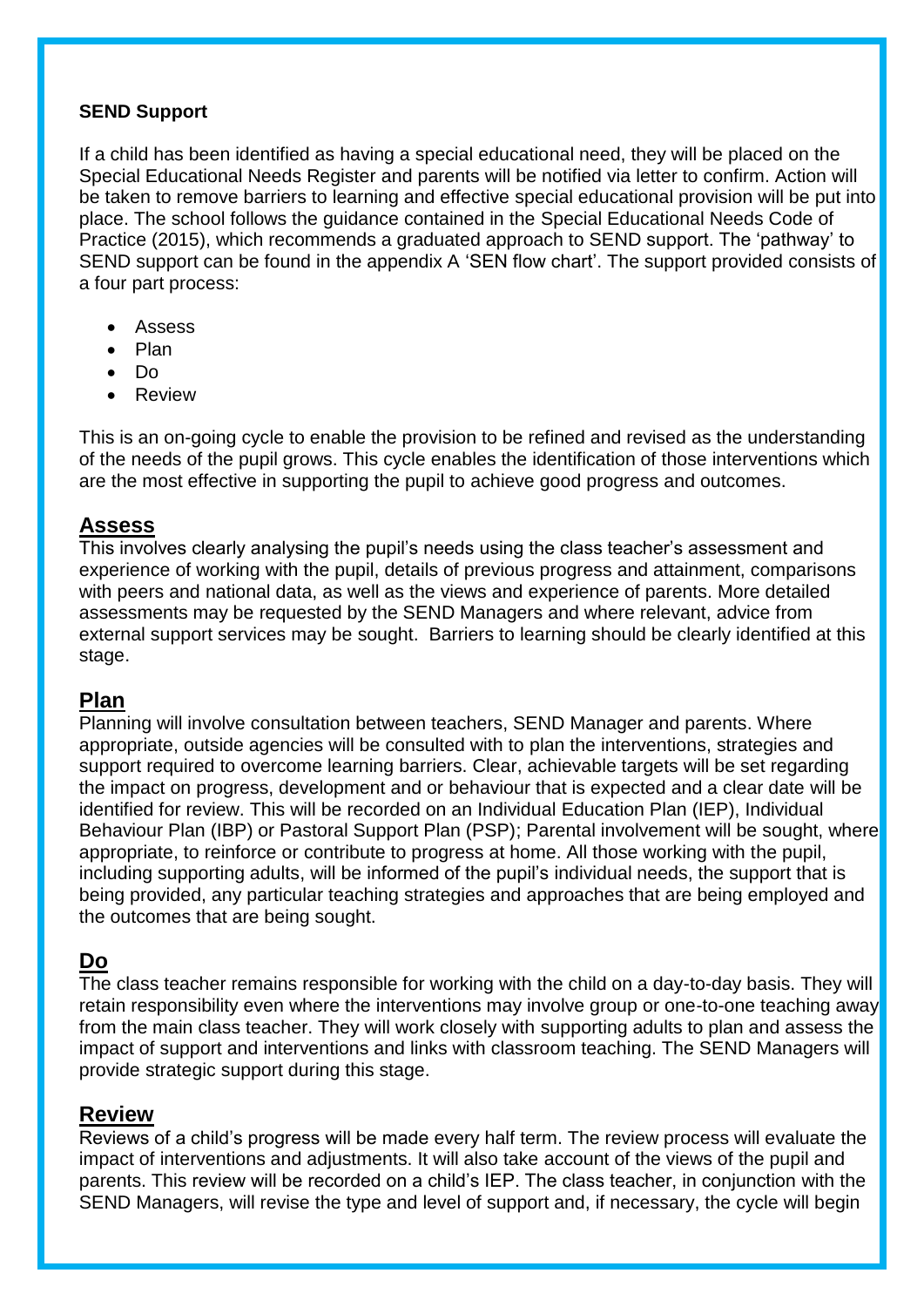again. Occasionally a pupil may need more expert support from an outside agency such as the Learning Support Service, Speech and Language therapy, Behaviour Intervention Team etc.

A referral will be made, with parental consent, and forwarded to the most appropriate agency. After a series of assessments, a programme of support is usually provided to the school and home. If a child's needs are complex or severe we may suggest that that we ask the local authority for a statutory assessment which may lead to an Education and Health Care Plan (EHC Plan). This document will describe a child's SEN and the provision recommended. EHC plans can involve the Local Authority (LA) providing extra resources to help a child. These could include money, staff time, special equipment or attendance at a specialist school. This additional provision is reviewed annually or sooner if required and would include parents, SEND children, class teacher, SENDCO, Local Authority Inclusion Officers, Local Authority Case Workers and other professionals as required.

# **Roles and Responsibilities**

## **Management of Inclusion within our school:**

The SLT and the Governing Body work closely with the SENDCO to implement the SEND policy. The SENDCO is responsible for reporting regularly to the SLT and appropriate governors on the ongoing effectiveness of this policy. The Designated Looked After Children Lead has strategic responsibility for the inclusion of children who are adopted or in the care of the local authority.

All staff in school has a responsibility for maximising achievement and opportunity of vulnerable learners- specifically, all teachers who are the pupils with SEND, disadvantaged groups and EAL. Staff are aware of their responsibilities towards all vulnerable learners and a positive and sensitive attitude is shown towards all pupils at all times.

- The Head Teacher is responsible for monitoring and evaluating the progress of all pupils and for making strategic decisions which will maximise their opportunity to learn.
- The Head Teacher and the governing body will delegate day to day implementation of this policy to the SENDCO.
- The SLT will be informed by the SENDCO of the progress of all vulnerable learners and any issues with regard to the school's provision in this regard through:
- Analysis of the whole-school pupil progress tracking system Target Tracker;
- Maintenance and analysis of whole school plan and cohort overview;
- Pupil progress meetings with individual teachers;
- Regular meetings with the SLT:
- Discussions with pupils and parents- who shall also review SEND policy.

The Governors of St Anne's Catholic Primary School are responsible for entrusting the Head of School, Mrs.Rachel Crolla, to monitor Safeguarding and Child protection procedures. In a support and challenge role the governors ensure that the school is as inclusive as possible and treats all children and staff in an equitable way. They monitor and review the SEND policy and all other statutory policies as defined by the DfE.

#### **SENDCO role**

Named SENDCO: Mrs Sarah Porter.

Designated Looked After Pupils Leads: Mrs.Sharon Wylde (Deputy Head and Key Stage 1 Lead), Miss Sam Flaherty (Well-being and Pastoral Manager).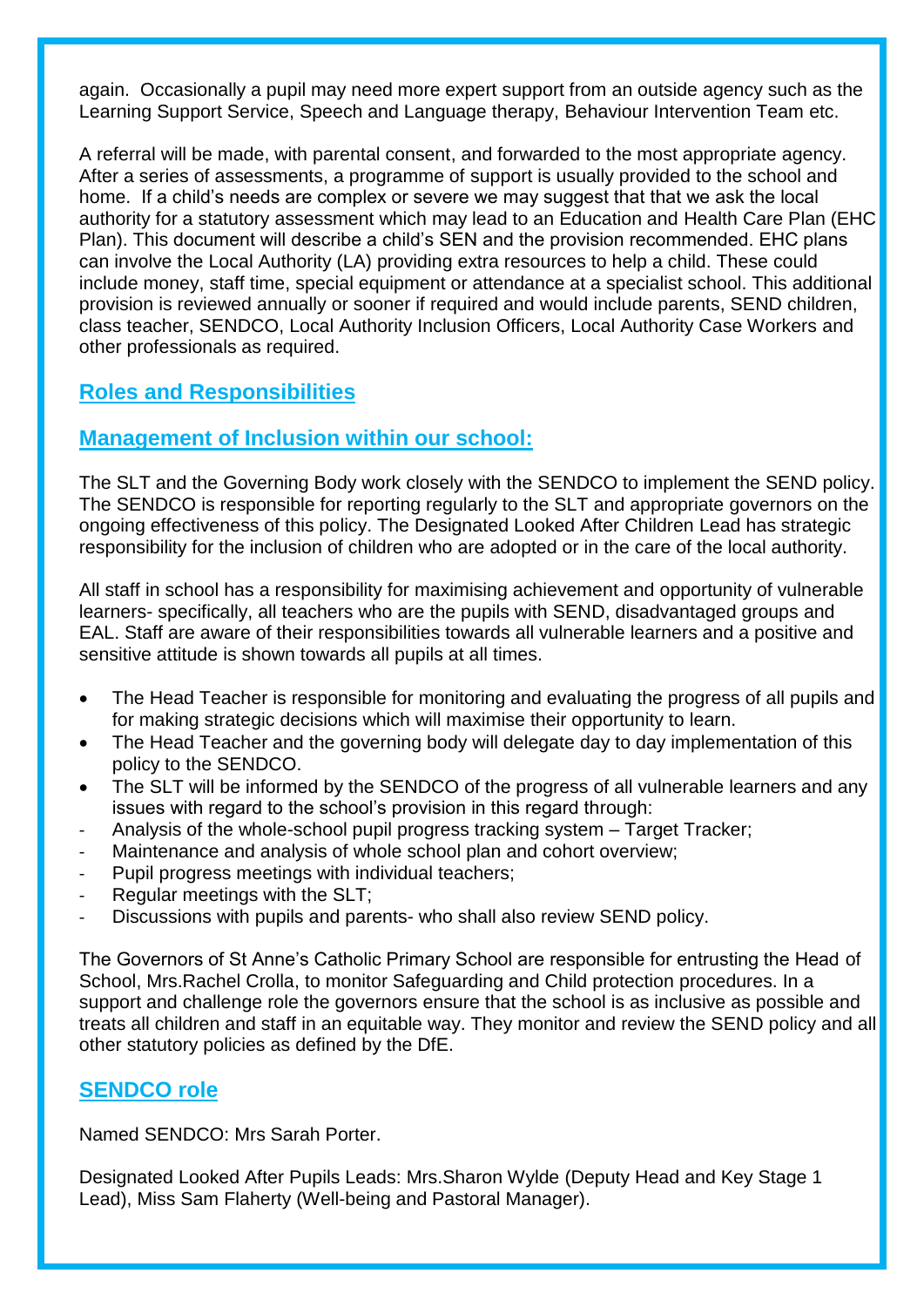The SENDCO is responsible for co-ordinating the provision of special educational needs throughout the school. This will involve:

- Overseeing day to day operation of the SEND policy.
- Managing class and individual SEND records.
- Regularly updating the SEND register with case studies through school's intervention and personalised provision.
- Co-ordinating provision for children with SEND ensuring interventions used and strategies use are checked for impact on progress and outcomes.
- Working alongside staff to assist them in identifying, assessing and planning for children's needs and ensuring that children make progress.
- Liaising with designated teacher where a Looked after Child has SEND.
- Advising on a graduated approach to SEND Support.
- Advising on the use of delegated budget, other resources, staff specialisms provided inhouse, for example Speech and Language Links, Play Therapists and Pastoral Support.
- Liaising with parents of children with SEND and providing 'drop-in' sessions and Forums.
- Securing links with other educational settings and outside agencies.
- Liaising with potential next providers of education.
- Ensuring that SEND records are up to date.
- Rigorously follow up referral processes.
- Contribute to, and where necessary, lead the continuing professional development of staff.

# **Class Teachers**

Teachers are responsible and accountable for the progress and development of the pupils in their class, including pupils who access support from supporting adults and/or specialist staff. Quality first teaching, differentiated for individual pupils, is the first step in responding to pupils who have, or may have SEND.

Teachers should have high aspirations for every pupil. With advice and support from the SEND Managers, clear targets should be set and reviewed regularly. Teachers should seek practical advice, teaching strategies, and information about the types of special educational need from the SENDCO. Teachers must involve parents and pupils in planning and reviewing the progress of SEND children. The views and aspirations of parents and children should be sought and regular updates on progress provided.

#### **All staff can access:**

- St Anne's Catholic Primary School SEND Policy
- Guidance on identification of SEND in the Code of Practice (2015)
- Information on individual pupils' Special Educational Needs and/or Disabilities, including pupil profiles, outside agency reports, targets set and copies of their IEPs
- Practical advice, teaching strategies, and information about types of SEND and disabilities
- Information available through St Helens Local Offer;<http://www.sthelens.gov.uk/localoffer>

In this way, every staff member will have complete and up-to-date information about all pupils with special needs and their requirements which will enable them to provide for the individual needs of pupils. This policy is made accessible to all staff and parents in order to aid the effective co-ordination of the school's SEND provision.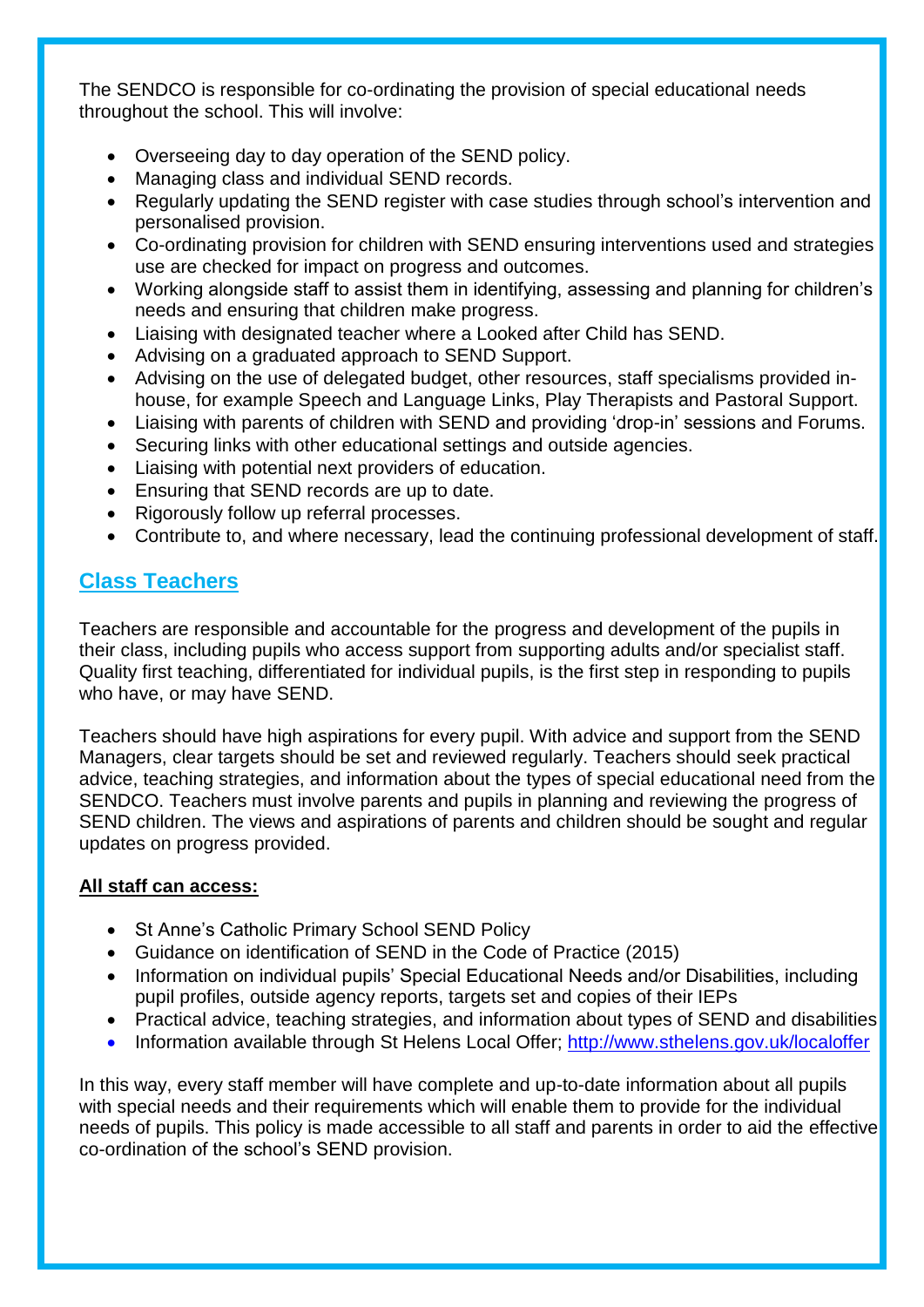# **Supporting Pupils and Families**

At St Anne's we believe that a close working relationship with parents is vital in order to ensure:

- Early and accurate identification and assessment of SEND leading to appropriate intervention and provision.
- Continuing social and academic progress of children with SEND.
- Personal and academic targets are set and met effectively.

We aim to involve parents in important decisions regarding their child's education. Parents are actively encouraged to contribute their opinions. This may be through:

- Discussion with the class teacher.
- $\blacksquare$  Liaison with the Pastoral Team.
- Parents evenings.
- Discussions with the SENDCO, relevant school staff or other professionals.
- The IEP or Play Plan write and review process. Parents are encouraged to comment on their child's IEP with possible suggestions that could be incorporated. Also through The contribution to parent views for enhanced funding review application.

In cases where more frequent regular contact with parents is necessary, this will be arranged based on the individual pupil's needs. The SENDCO may also signpost parents of pupils with SEND to the local authority Parent Partnership service where specific advice, guidance and support may be required.

In accordance with the Equality Act (2010), Parents can access the school's Local Offer <https://www.sthelens.gov.uk/send/5-11-years-primary/primary-schools/> <http://www.stannessutton.co.uk/page/policies-and-intent/68874> for further details of what St Anne's Catholic Primary school offers with regards SEND provision.

During COVID-19 St Anne's made special arrangements – see appendices B for in school educational provision for children of key worker parents and vulnerable children (including those with an EHCP) **:** From January 2021, the government announced another national lockdown. Following the guidelines provided by the government, which can be found below: <https://www.gov.uk/government/publications/actions-for-schools-during-the-coronavirus-outbreak>

#### **Supporting Pupils with Medical Needs**

At St Anne's, we recognise that pupils with medical conditions should be properly supported so that they have full access to education, including school trips and PE. Some children with medical conditions may also have disabilities and where this is the case the school will comply with its duties under the Equality Act (2010).

If a pupil has a medical need then these are noted on the medical needs register and a detailed Health Care Plan is compiled with support from the school nurse in consultation with parents/carers. These are discussed with all staff who are involved with the pupil. When a Health Care Plan is implemented we would also look at any staff training that may be needed. Where necessary and in agreement with parents/carers medicines are administered in school but only where a signed Medicine Consent Form is in place to ensure the safety of both child and staff member.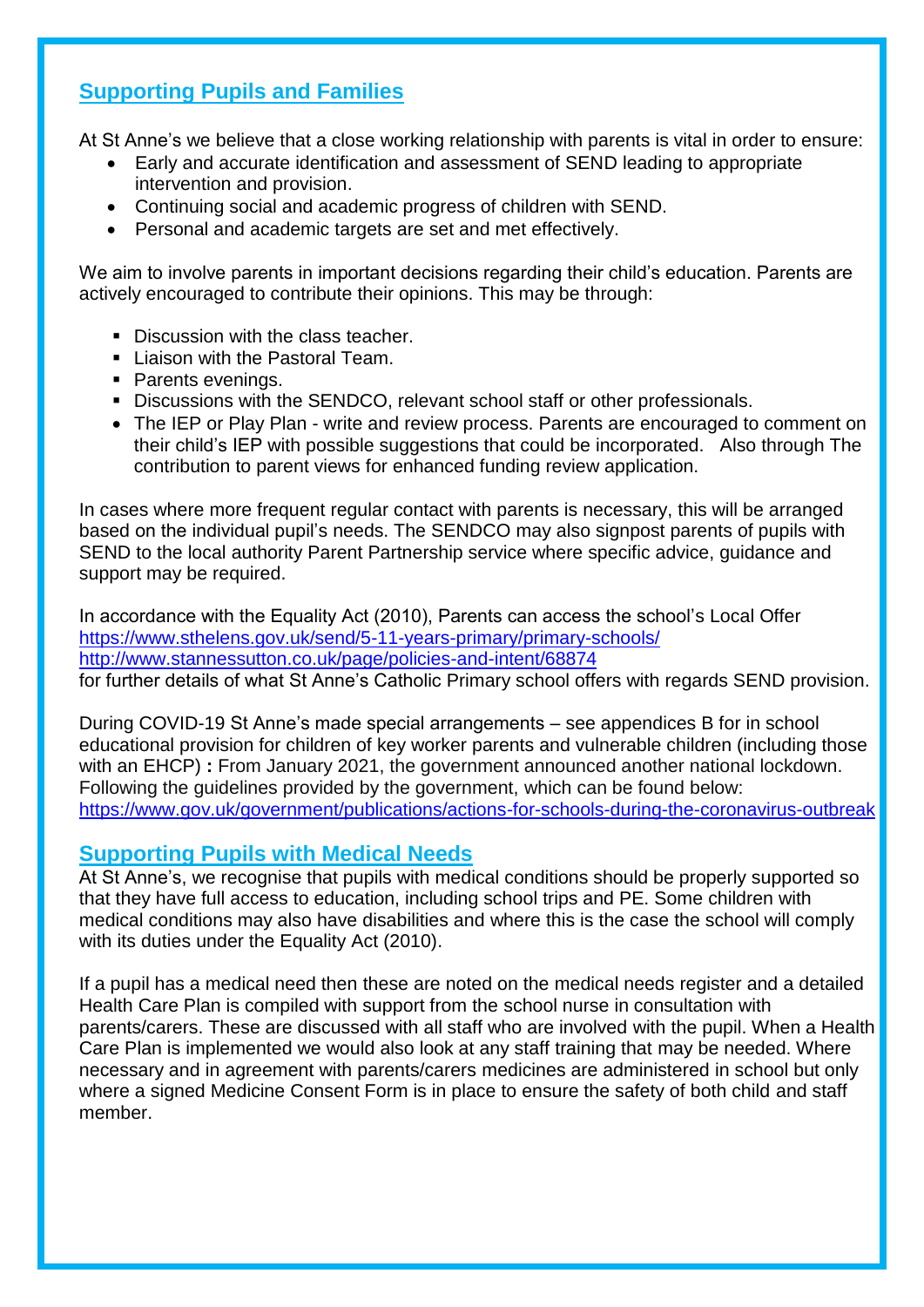# **Evaluating the success of provision**

Pupil progress will be monitored on a termly basis in line with the SEND Code of Practice. The SENDCO will analyse the progress and attainment of SEN children across the school and report findings to SLT and governors. The success of SEND provision and interventions for children on the SEND register are recorded on an individual Education Plan (IEP) or Individual Behaviour Plan (IBP) or Pastoral Support Plan (PSP), which is updated on a termly basis. This helps to identify whether provision is effective.

In order to make consistent continuous progress in relation to SEND provision, the school encourages feedback from staff, parents and pupils throughout the year. This is done in the form of an annual parent questionnaire, informal discussion and through meetings with parents.

## **In-Service Training**

We aim to keep all school staff up to date with relevant training and developments in relation to the needs of pupils with SEND. Relevant SEN focused external training opportunities are made available to all teaching and support staff where appropriate.

The SENDCO regularly attends relevant SEND courses, network meetings and family SEND meetings, feeding back relevant information to staff, and SLT.

#### **Complaints Procedure**

If a parent or carer has any concerns or complaints regarding the care or welfare of their child, an appointment can be made by them to speak to the SENDCO or Head of School, who will be able to advise on formal procedures for complaint.

#### **Bullying**

This school will not tolerate harassment or bullying of children with SEND or disabilities. We believe that all children have a fundamental right to non-discriminative education, free from bias and disadvantage. The school will make every effort to eliminate all forms of discrimination and inequality. Please refer to the school's Anti-Bullying Policy for further information; http://www.stannessutton.co.uk/wp-content/uploads/2012/11/ANTI-BULLYING.pdf

#### **Accessibility Plan**

The SEND policy is in association with the Accessibility Plan.

#### **Admission Arrangements**

The admission arrangements for all pupils are in accordance with national legislation, including the Equality Act 2010. This includes children with any level of SEND; those with Education, Health and Care Plans and those without.

#### **Transition Arrangements**

Many strategies are in place to enable a pupil's transition to and from St Anne's, as well as transition between year groups and key stages, to be as smooth as possible. These include:

- Discussions between the previous or receiving schools/teachers prior to the pupil joining or leaving.
- All pupils attend a transition session where they spend some time with their new class teacher.
- Additional visits are also arranged for pupils who need extra time in their new school or class.